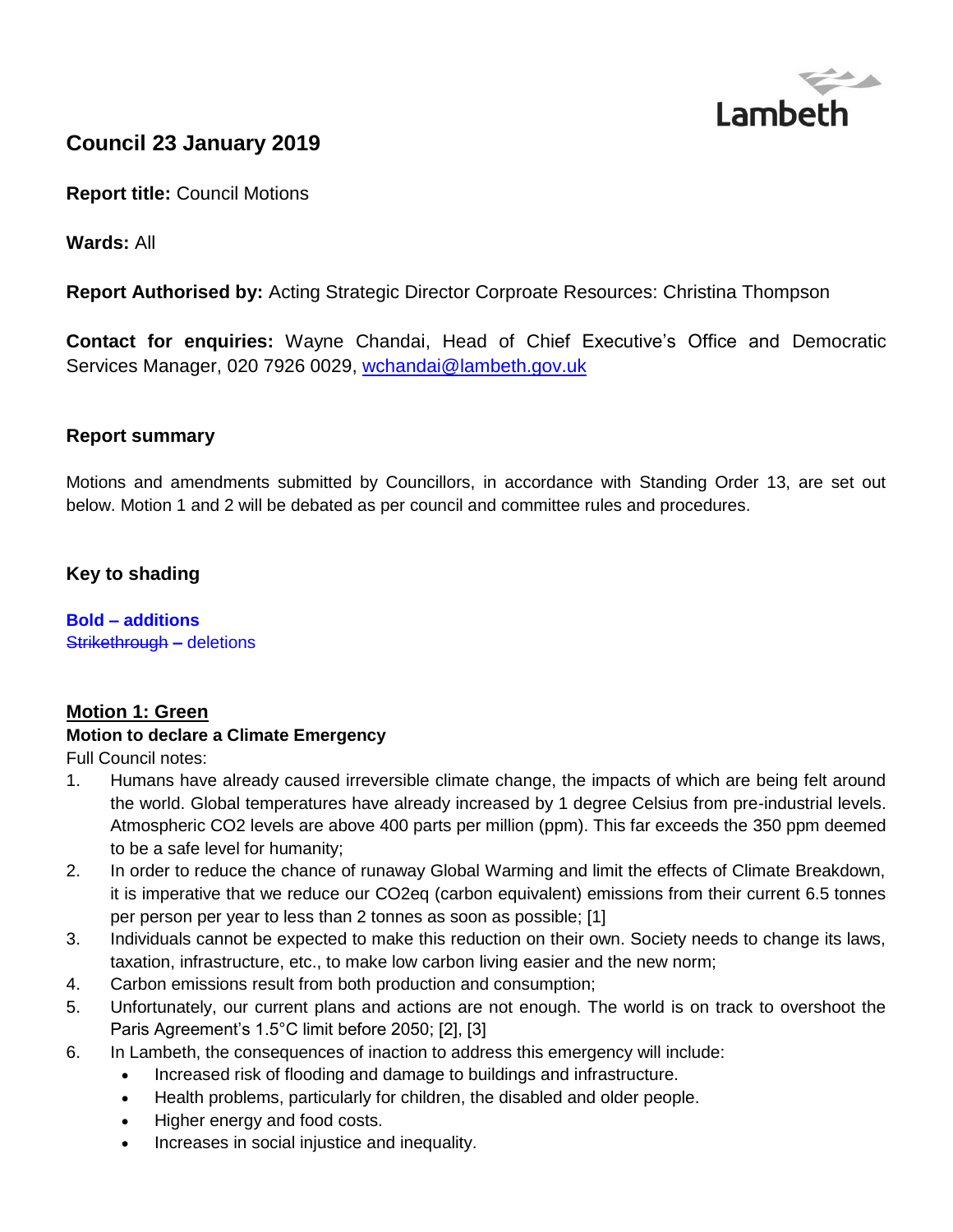- 7. The IPCC's Special Report on Global Warming of 1.5°C, published in October, describes the enormous harm that a 2°C rise is likely to cause compared to a 1.5°C rise, and told us that limiting Global Warming to 1.5°C may still be possible with ambitious action from national and sub-national authorities, civil society, the private sector and local communities; [3]
- 8. Councils around the world, including Bristol, Brighton & Hove and Stroud, have responded by declaring a 'Climate Emergency' and committing resources to address this emergency.[4]

## **Full Council believes that:**

- 1. Central government guidelines to cut carbon emissions by 80% by 2050 is not a sufficiently urgent response.
- 2. All governments (national, regional and local) have a duty to limit the negative impacts of Climate Breakdown, and local governments that recognise this should not wait for their national governments to change their policies. It is important for the residents of Lambeth, London and the UK that councils commit to carbon neutrality as quickly as possible
- 3. Cities are uniquely placed to lead the world in reducing carbon emissions, as they are in many ways easier to decarbonise than rural areas – for example because of their capacity for heat networks and mass transit.
- 4. The consequences of global temperatures rising above 1.5°C are so severe that preventing this from happening must be humanity's number one priority.
- 5. Bold climate action can deliver economic and social benefits in terms of new jobs, economic savings, market opportunities and improved health and well-being.

## **Full Council calls on the Leader of the Council to:**

- 1. Declare a 'Climate Emergency';
- 2. Pledge to work to make the Borough of Lambeth carbon neutral by 2030, taking into account both production and consumption emissions
- 3. Call on Westminster and the London Mayor to provide the powers and resources to make the 2030 target possible;
- 4. Work with other Local Authorities (within London and across the UK) to determine and implement best practice methods to limit Global Warming to less than 1.5°C;
- 5. Continue to work with partners across the borough and beyond to deliver this new goal through all relevant strategies and plans;
- 6. Create a non-partisan Task and Finish group that includes members and officers, which will report to Full Council within six months with actions for the Council to take to address this climate emergency.

## **Council resolves:**

- 1. To call on central Government to provide additional powers and resources to support local and national action towards the 2030 target.
- 2. To pledge to do everything within the Council's power to make Lambeth carbon neutral by 2030
- 3. To implement the report from the Task and Finish Group in 6 months time, to set out a plan of action, including clear targets and transparent reporting in line with the Paris Agreement to limit global warming to 1.5C
- 4. To include planning and support in the borough for adaptation to the climate change that is already happening
- 5. To develop a strategy for Lambeth Council to play a leadership role in promoting community, public and business partnerships for this Carbon Neutral 2030 commitment throughout Lambeth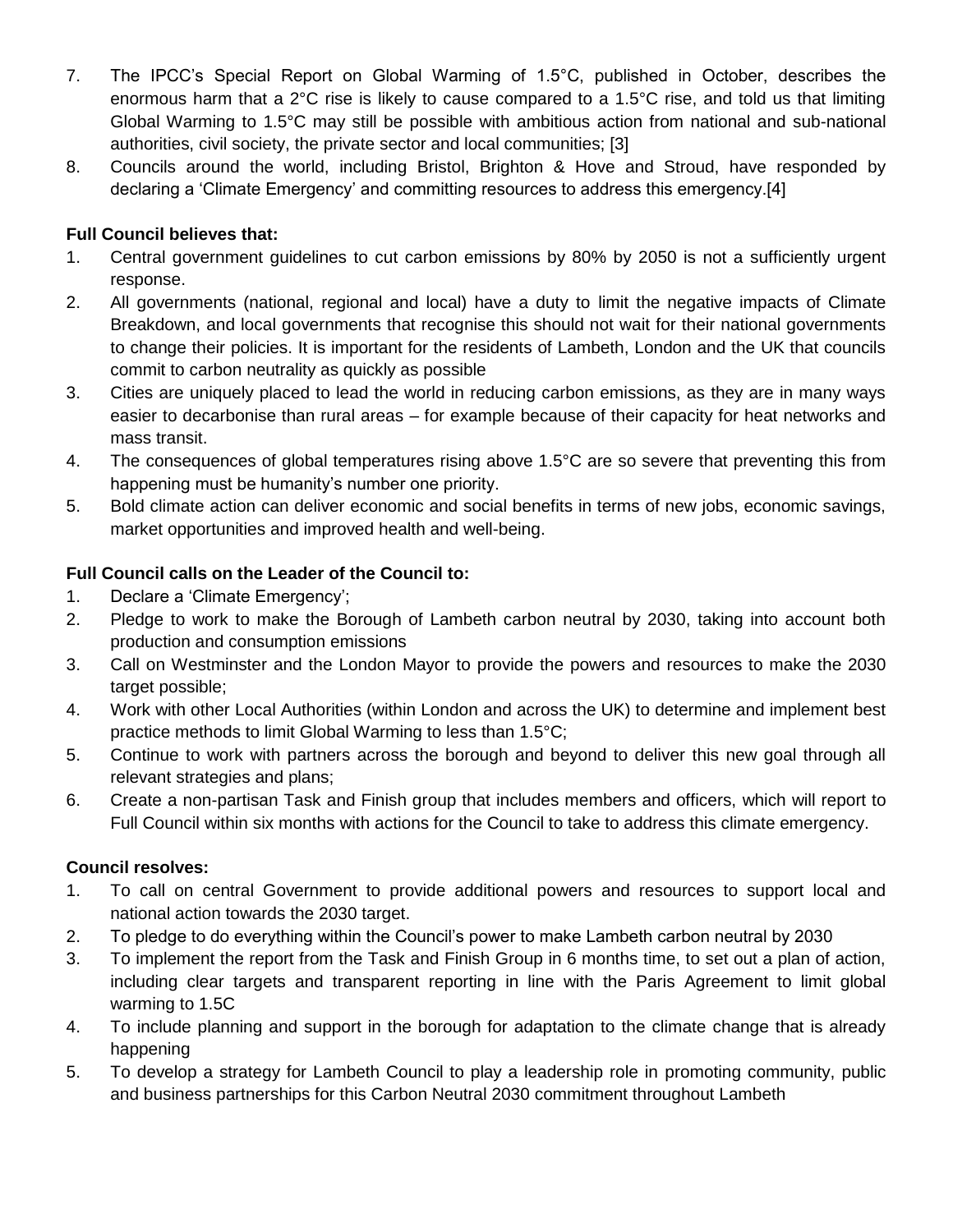- 6. To work with partner bodies across Lambeth and London to ensure the climate emergency is adequately reflected in the development and implementation of all borough wide strategies and plans including Transport and Local plans.
- 7. To work with key partner organisations to investigate all possible sources of external funding to support this commitment
- 8. To provide an annual report on progress made.

## **Amendment 1: Labour:**

#### **Motion to declare a Climate Emergency**

Full Council notes:

- 1. Humans have already caused irreversible climate change, the impacts of which are being felt around the world. Global temperatures have already increased by 1 degree Celsius from pre-industrial levels. Atmospheric CO2 levels are above 400 parts per million (ppm). This far exceeds the 350 ppm deemed to be a safe level for humanity;
- 2. In order to reduce the chance of runaway Global Warming and limit the effects of Climate Breakdown, it is imperative that we reduce our CO2eq (carbon equivalent) emissions from their current 6.5 tonnes per person per year to less than 2 tonnes as soon as possible; [1]
- 3. Individuals cannot be expected to **and collective action is needed to** make this reduction on their own. Society needs to change its laws, taxation, infrastructure, etc., to make low carbon living easier and the new norm;
- 4. Carbon emissions result from both production and consumption;
- 5. Unfortunately, our current plans and actions are not enough. The world is on track to overshoot the Paris Agreement's 1.5°C limit before 2050; [2], [3]
- 6. In Lambeth, the consequences of **government** inaction to address this emergency will include:
	- Increased risk of flooding and damage to buildings and infrastructure.
	- Health problems, particularly for children, the disabled and older people.
	- Higher energy and food costs.
	- Increases in social injustice and inequality.
- 7. The IPCC's Special Report on Global Warming of 1.5°C, published in October, describes the enormous harm that a  $2^{\circ}$ C rise is likely to cause compared to a 1.5 $^{\circ}$ C rise, and told us that limiting Global Warming to 1.5°C may still be possible with ambitious action from national and sub-national authorities, civil society, the private sector and local communities; [3]
- **8. This administration has shown leadership by being one of the first local authorities to set out a clear plan to divest their pension portfolio from carbon intensive fossil fuel assets.**
- **9. This council has already taken bold steps towards carbon neutrality, including changing street lights to LED alternatives; reducing council offices from 14 buildings to two; changing our parks maintenance fleet to electric vehicles and prioritising greener and healthier transport methods in our draft Transport Strategy.**
- **10. The council is also working with local organisations, such as Repowering London, to build community energy projects; building new, high-quality, energy-efficient council homes through Homes for Lambeth and is continuing to lobby for the Ultra Low Emission Zone to be extended across the borough.**
- 8**11**. **The Mayor of London, Sadiq Khan, and** Councils around the world, including Bristol, Brighton & Hove and Stroud, have responded by declaring a 'Climate Emergency' and committing resources to address this emergency.[4]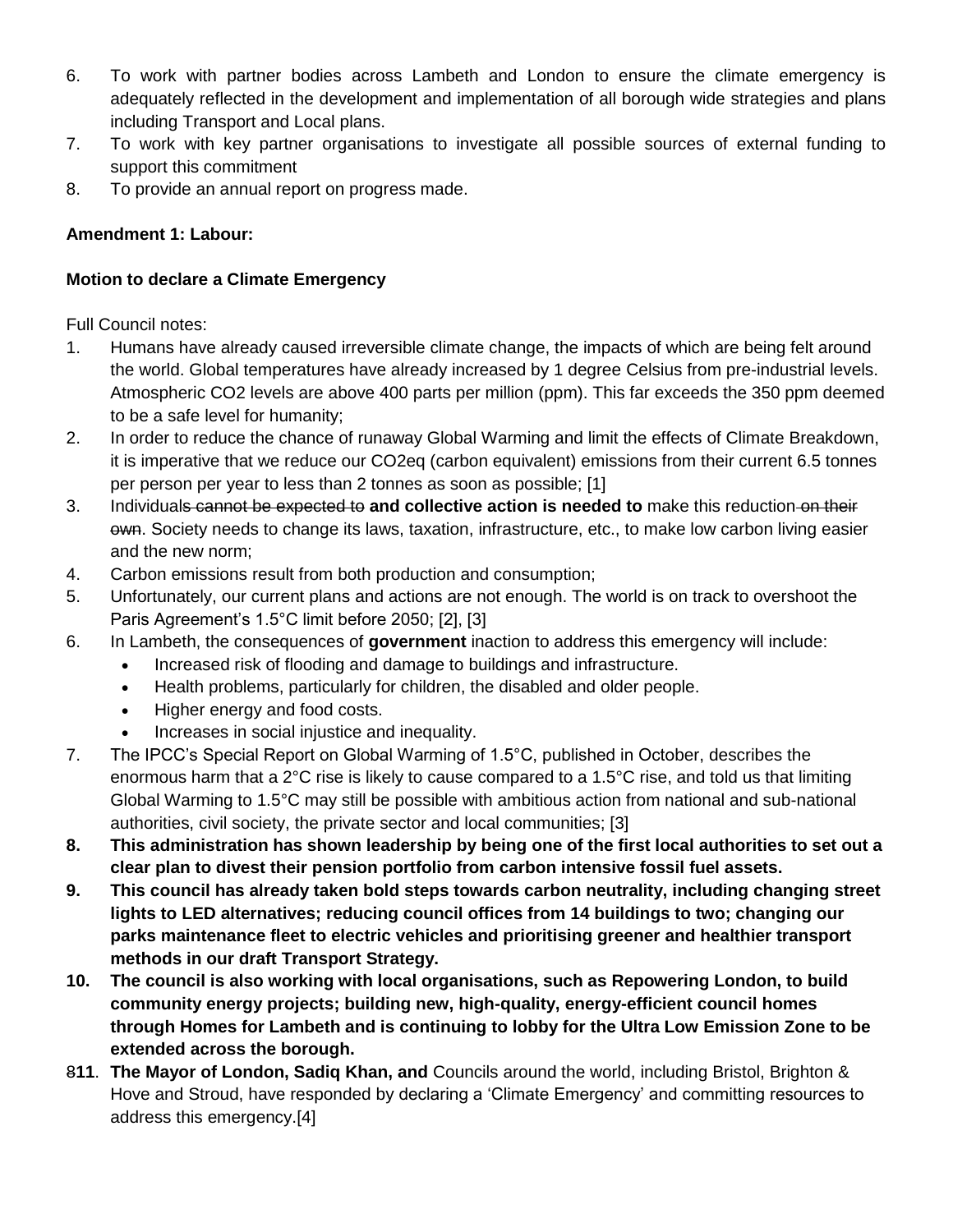## **Full Council believes that:**

- 1. Central government guidelines to cut carbon emissions by 80% by 2050 is not a sufficiently urgent response.
- 2. All governments (national, regional and local) have a duty to limit the negative impacts of Climate Breakdown, and local governments that recognise this should not wait for their national governments to change their policies. It is important for the residents of Lambeth, London and the UK that councils commit to carbon neutrality as quickly as possible
- 3. Cities are uniquely placed to lead the world in reducing carbon emissions, as they are in many ways easier to decarbonise than rural areas – for example because of their capacity for heat networks and mass transit.
- 4. The consequences of global temperatures rising above 1.5°C are so severe that preventing this from happening must be humanity's number one priority.
- 5. Bold climate action can deliver economic and social benefits in terms of new jobs, economic savings, market opportunities and improved health and well-being.

## **Full Council calls on the Leader of the Council resolves to:**

- 1. Declare a 'Climate Emergency';
- 2. Pledge to work to make the Borough of Lambeth carbon neutral by 2030, taking into account both production and consumption emissions
- 3. Call on Westminster **to address their chronic lack of action and funding for carbon reduction initiatives by** and the London Mayor to provide **providing** the powers and resources **to the Mayor of London and local authorities** to make the 2030 target possible;
- 4. **Continue to** work with other Local Authorities (within London and across the UK) to determine and implement best practice methods to limit Global Warming to less than 1.5°C;
- 5. Continue to work with partners across the borough and beyond to deliver this new goal through all relevant strategies and plans;
- 6. Create a non-partisan Task and Finish group that includes members and officers, which will report to Full Council within six months with actions for the Council to take to address this climate emergency.

## **Council resolves:**

- 1. To call on central Government to provide additional powers and resources to support local and national action towards the 2030 target.
- 2. To pledge to do everything within the Council's power to make Lambeth carbon neutral by 2030
- 3. To implement the report from the Task and Finish Group in 6 months time, to set out a plan of action, including clear targets and transparent reporting in line with the Paris Agreement to limit global warming to 1.5C
- 4. To include **continue our** planning and support in the borough for adaptation to the climate change that is already happening
- 5. To develop a strategy for Lambeth Council to play a leadership role in promoting community, public and business partnerships for this Carbon Neutral 2030 commitment throughout Lambeth
- 6. To **continue to** work with partner bodies across Lambeth and London to ensure the climate emergency is adequately reflected in the development and implementation of all borough wide strategies and plans including Transport and Local plans.
- 7. To **continue to** work with key partner organisations to investigate all possible sources of external funding to support this commitment
- 8. To **draw up a Climate Change Action Plan and** provide an annual report on progress made.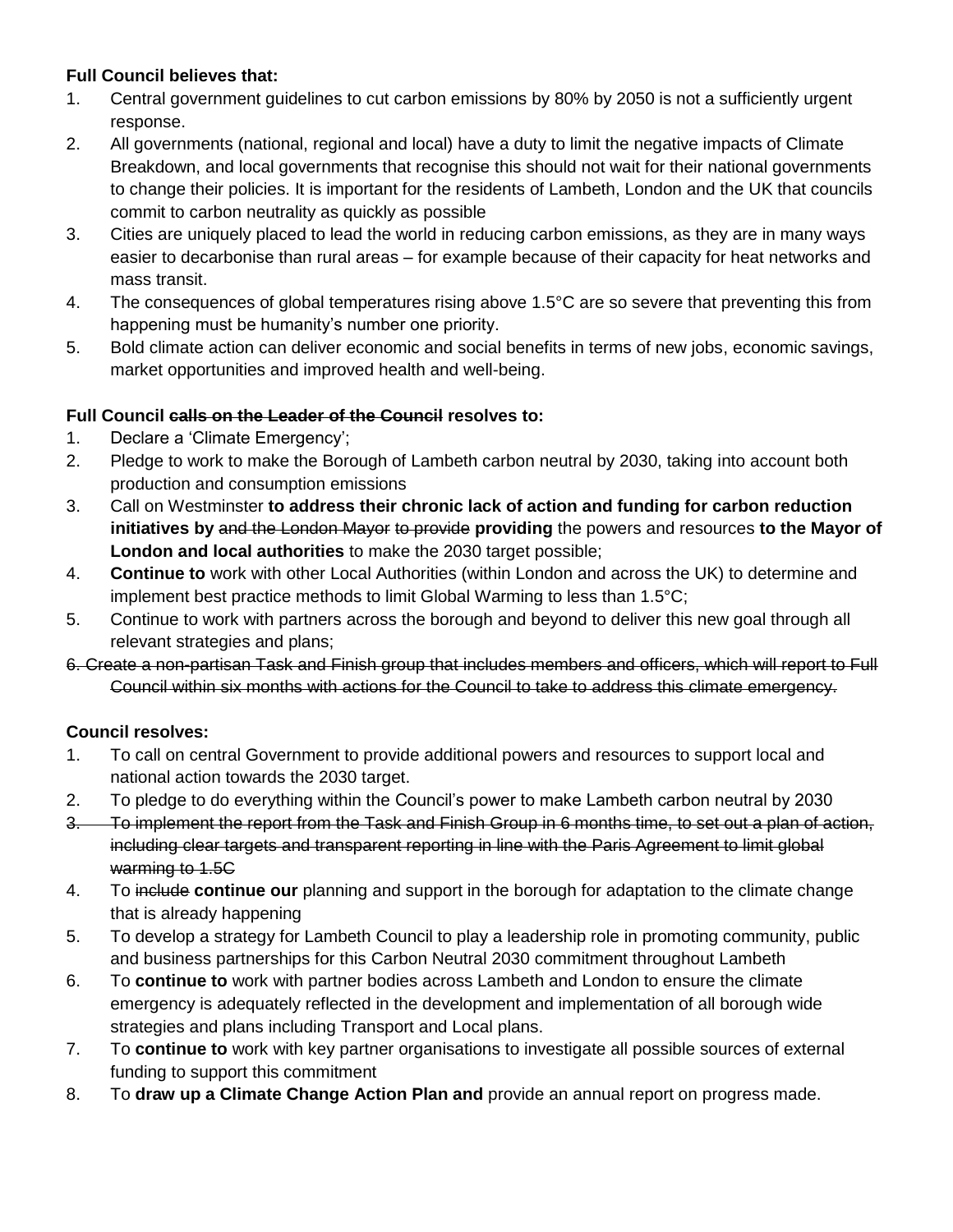## **Motion 2: Labour**

## **Poverty in the UK and Lambeth**

Lambeth Council:

- Welcomes the Report of Professor Philip Alston, United Nations Special Rapporteur on extreme poverty and human rights, into poverty in the UK.
- Agrees with Professor Alston that: 'the experience of the United Kingdom, especially since 2010, underscores the conclusion that poverty is a political choice. Austerity could easily have spared the poor, if the political will had existed to do so.'
- Agrees with Professor Alston that "local authorities, especially in England, which perform vital roles in providing a real social safety net have been gutted by a series of government policies."
- Fully supports the statement that "For almost one in every two children to be poor in twenty-first century Britain is not just a disgrace, but a social calamity and an economic disaster, all rolled into one."
- Notes that over the past 8 years Lambeth's funding from central government has been cut by 56%.
- Notes that whilst rightly condemning Conservative and Liberal Democrat central government policies such as austerity imposed on councils and Universal Credit, Professor Alston praises the creativity of councils in seeking to protect their vulnerable residents.

Notes that:

- Two-thirds of children living in poverty in London live in a household where at least one parent is in paid employment. In work poverty occurs because of low wages, exploitative contracts, cuts to welfare and rising living costs.
- Only 15 of London's 32 boroughs are accredited London Living Wage employers. Lambeth was one of the first councils to pay the London Living Wage and accreditation was granted by the Living Wage Foundation in 2012.
- The London Food Poverty Campaign named Lambeth as the council with the most effective approach to food poverty in London whilst neighbouring Conservative-run boroughs of Wandsworth and Westminster came last and second-last.
- This council is supporting the creation of a record number of better paid jobs and new businesses. For example, we have recently secured the commitment for the London Living Wage at International House, a former council office building which will become one of the biggest affordable workspaces in London.
- The council's financial resilience strategy has helped thousands of residents with debt advice, to get the benefits they deserve, to boost their incomes and to be supported through the introduction of Conservative welfare reforms.
- This council has made it a priority to give young people the best start in life, by securing record investment in the most deprived areas through the Lambeth Early Action Partnership, putting youth services in the hands of young people through the Young Lambeth Cooperative (YLC) and working with the voluntary sector to keep open adventure playgrounds, one o'clock clubs and children's centres despite the scale of government cuts.
- Despite this, too many Lambeth children over 21,000 still live in poverty.

Council resolves to: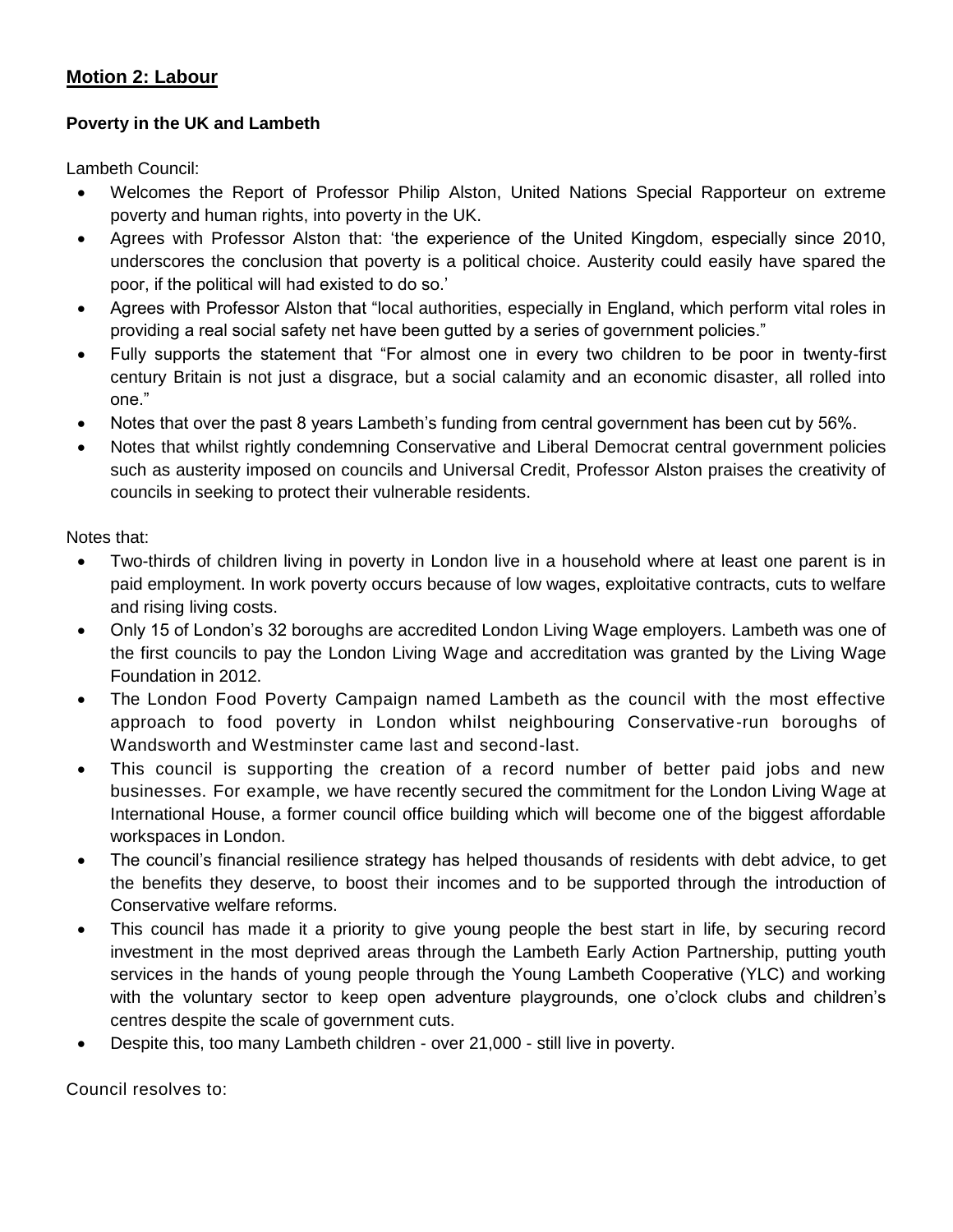- Commit to working with our public health team and across the council to look into the issue of local poverty and reviewing if there is even more we can do to reduce it despite the failures of central government.
- Renew our financial resilience strategy to provide support and advice to people adversely affected by government welfare policies and universal credit.
- Deliver the recommendations of Lambeth's Equality Commission, including the 'Routeways' project which helps residents escape low pay.
- Ring-fence funding from our developer tax to invest in services for children and youth services in every part of Lambeth.
- Continue to work with schools, children's centres and the voluntary sector to protect front-line services in the borough from government cuts.
- Continue to campaign against the government's austerity measures which are increasing poverty and misery in Lambeth and across the country.

## **Amendment 1: Green:**

## **Poverty in the UK and Lambeth**

Lambeth Council:

- Welcomes the Report of Professor Philip Alston, United Nations Special Rapporteur on extreme poverty and human rights, into poverty in the UK.
- Agrees with Professor Alston that: 'the experience of the United Kingdom, especially since 2010, underscores the conclusion that poverty is a political choice. Austerity could easily have spared the poor, if the political will had existed to do so.'
- Agrees with Professor Alston that "local authorities, especially in England, which perform vital roles in providing a real social safety net have been gutted by a series of government policies."
- Fully supports the statement that "For almost one in every two children to be poor in twenty-first century Britain is not just a disgrace, but a social calamity and an economic disaster, all rolled into one."
- Notes that over the past 8 years Lambeth's funding from central government has been cut by 56%.
- Notes that whilst rightly condemning Conservative and Liberal Democrat central government policies such as austerity imposed on councils and Universal Credit, Professor Alston praises the creativity of councils in seeking to protect their vulnerable residents.

Notes that:

- Two-thirds of children living in poverty in London live in a household where at least one parent is in paid employment. In work poverty occurs because of low wages, exploitative contracts, cuts to welfare and rising living costs.
- Only 15 of London's 32 boroughs are accredited London Living Wage employers. Lambeth was one of the first councils to pay the London Living Wage and accreditation was granted by the Living Wage Foundation in 2012. **However Lambeth still holds several large contracts with suppliers who do not pay the London Living Wage such as their £1,400,000,000 shared contract with the Western Riverside Waste Authority who are not a London Living Wage Employer.**
- The London Food Poverty Campaign named Lambeth as the council with the most effective approach to food poverty in London whilst neighbouring Conservative-run boroughs of Wandsworth and Westminster came last and second-last.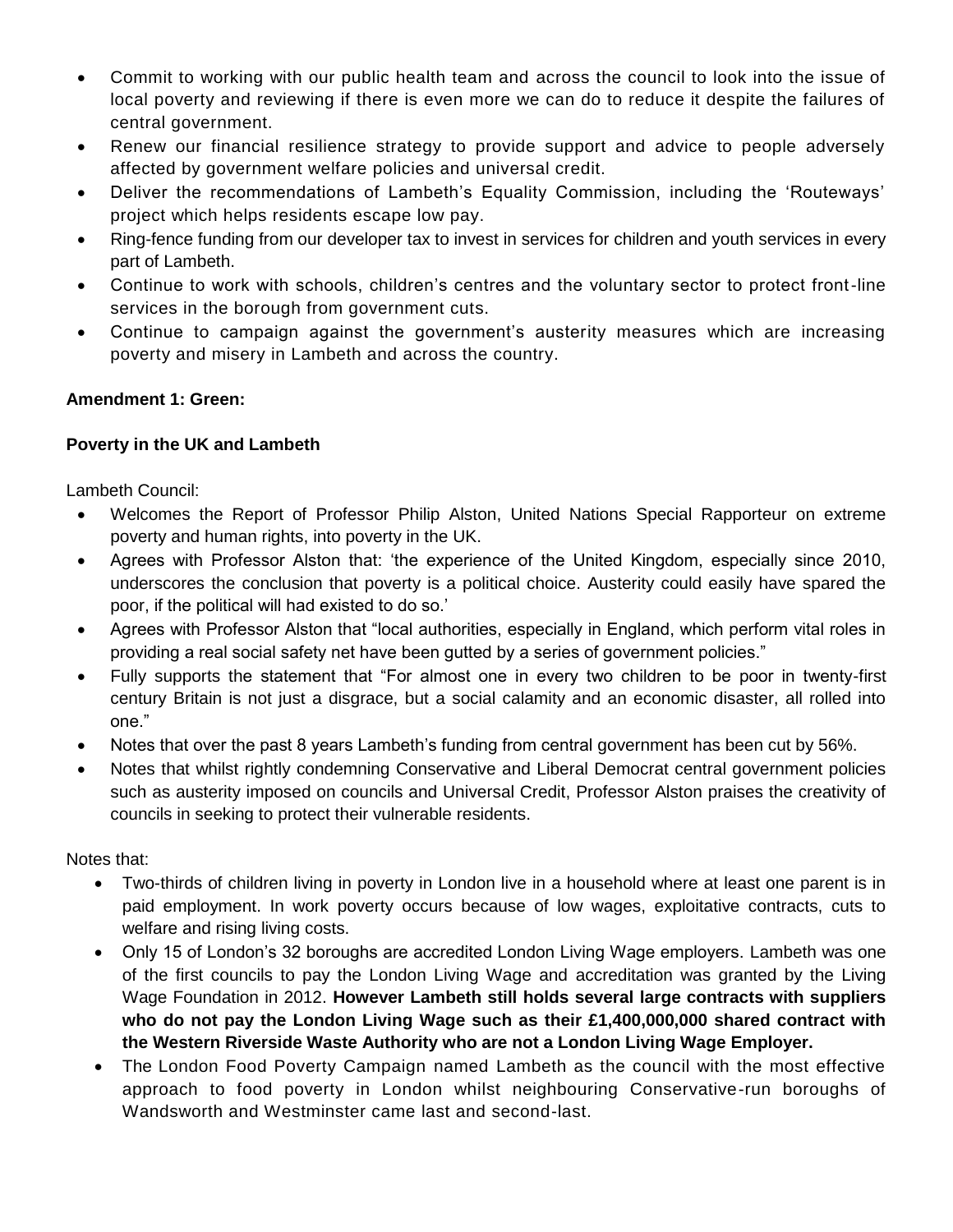- This council is supporting the creation of a record number of better paid jobs and new businesses. For example, we have recently secured the commitment for the London Living Wage at International House, a former council office building which will become one of the biggest affordable workspaces in London.
- The council's financial resilience strategy has helped thousands of residents with debt advice, to get the benefits they deserve, to boost their incomes and to be supported through the introduction of Conservative welfare reforms.
- This council has made it a priority to give young people the best start in life, by securing record investment in the most deprived areas through the Lambeth Early Action Partnership, putting youth services in the hands of young people through the Young Lambeth Cooperative (YLC) and working with the voluntary sector to keep open adventure playgrounds, one o'clock clubs and children's centres despite the scale of government cuts.
- Despite this, too many Lambeth children over 21,000 **(1 in 3)** still live in poverty.

Council resolves to:

- Commit to working with our public health team and across the council to look into the issue of local poverty and reviewing if there is even more we can do to reduce it despite the failures of central government.
- Renew our financial resilience strategy to provide support and advice to people adversely affected by government welfare policies and universal credit.
- Deliver the recommendations of Lambeth's Equality Commission, including the 'Routeways' project which helps residents escape low pay.
- Ring-fence funding from our developer tax to invest in services for children and youth services in every part of Lambeth.
- Continue **to fund all 23 children's centres in the borough and Special Education Needs and Disability funding in schools at current levels and** to work with schools, children's centres and the voluntary sector to protect front-line services in the borough from government cuts.
- Continue to campaign against the government's austerity measures which are increasing poverty and misery in Lambeth and across the country.
- **Work towards the payment of London Living Wage by the remaining 18% of suppliers that Lambeth Council has contracts with that do not currently pay the London Living Wage.**

## **Motion 3: Conservative**

## **To break all links with the Maduro regime in Venezuela**

Council notes that Labour councillors and activists in Lambeth previously attended events and fundraisers in support of the Socialist Maduro regime in Venezuela. Labour councillors previously refused to specifically apologise for their support of this regime, instead agreeing to 'condemn violence on all sides'. They refused to specifically condemn the violence against the people of Venezuela carried out by the Maduro regime, including death squads and *Chavismo* militias. They refused to apologise for the approval of the regime expressed by their leader Jeremy Corbyn.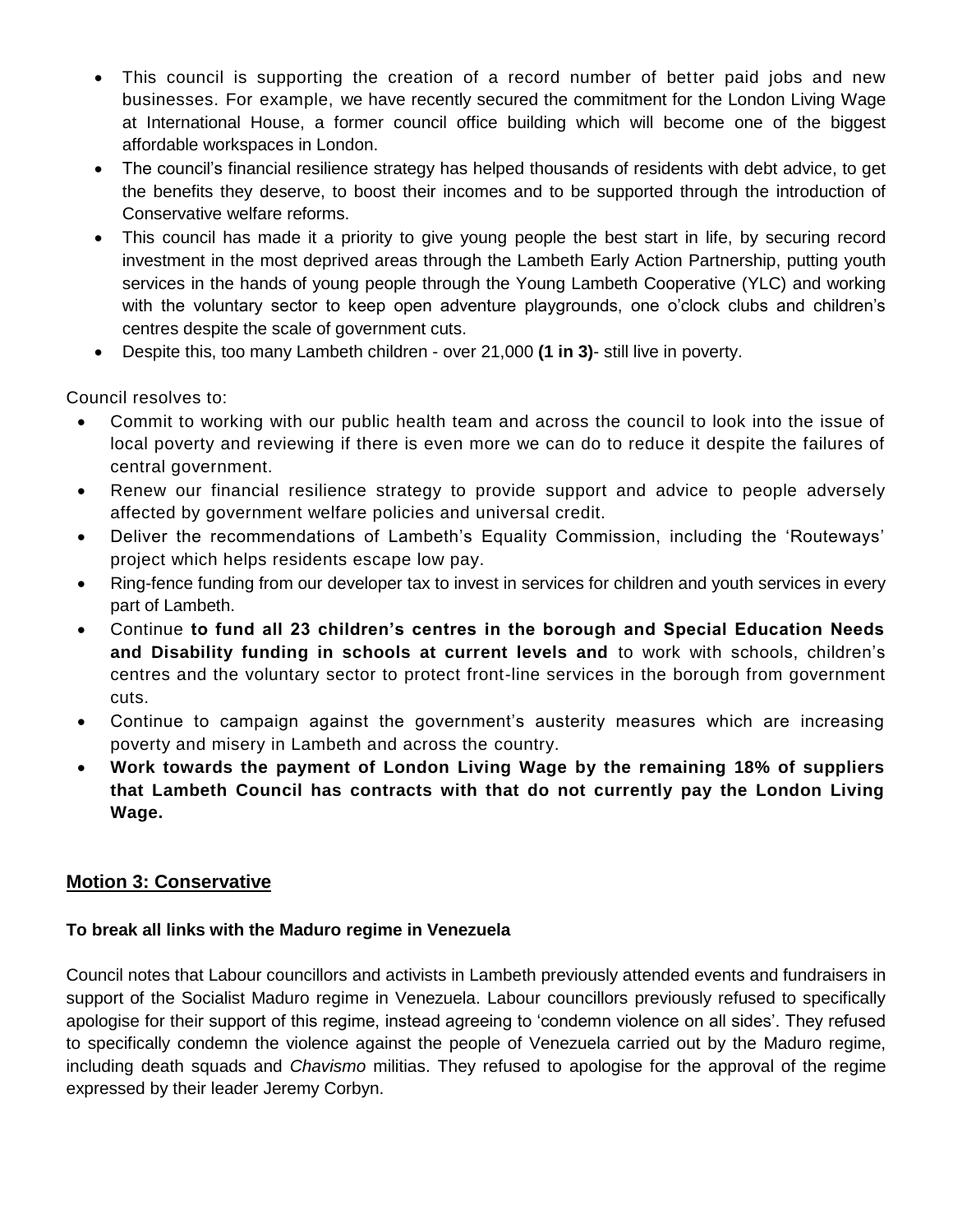Council notes that inflation in Venezuela is now 60,324% a year. An estimated 81% of the population live in poverty, with 9.6 million people having two or less meals a day. 8 million school children have stopped attending school. Water and electricity are cut off for parts of the day, health services have broken down, standards of living are plummeting, an estimated 2.6 million people are fleeing the country, yet still the regime tries to blame anyone but itself.

On behalf of the substantial Latin American community in Lambeth, and without any attempt to amend or justify its previous failures, Council expresses its support for the people of Venezuela over their oppressors, and agrees to:

- Apologise for Labour councillors and activists having provided money and encouragement to prop up this dictatorship;
- Apologise for Labour Leader Jeremy Corbyn and other hard-Left Labour politicians attempting to justify their support for this dictatorship;
- Condemn the violence carried out by the regime against its own people, and the violation of the Venezuelan constitution and the Rule of Law that protects minorities;
- Condemn the collapse of the economy and of law and order, used as an excuse to justify the Socialist regime's continued existence;
- Most importantly, Council agrees to learn from history, that each failed Socialist regime should not be dismissed as being 'not real Socialism', to avoid another 100 million people perishing under the banner of waste, handouts, political patronage, and fake moral superiority.

## **Amendment 1: Labour:**

## **To break all links with the Maduro regime in Venezuela**

Council notes that Labour councillors and activists in Lambeth previously attended events and fundraisers in support of the Socialist Maduro regime in Venezuela. Labour councillors previously refused to specifically apologise for their support of this regime, instead agreeing to 'condemn violence on all sides'. They refused to specifically condemn**ed** the violence against the people of Venezuela carried out by the Maduro regime, including death squads and *Chavismo* militias. They refused to apologise for the approval of the regime expressed by their leader Jeremy Corbyn. in the Labour group amendment to Councillor Briggs motion in October 2017.

Council notes that inflation in Venezuela is now 60,324% a year. An estimated 81% of the population live in poverty, with 9.6 million people having two or less meals a day. 8 million school children have stopped attending school. Water and electricity are cut off for parts of the day, health services have broken down, standards of living are plummeting, an estimated 2.6 million people are fleeing the country, yet still the regime tries to blame anyone but itself.

On behalf of the substantial Latin American community in Lambeth, and without any attempt to amend or justify its previous failures, Council expresses its support for the people of Venezuela over their oppressors, and agrees to:

- Apologise for Labour councillors and activists having provided money and encouragement to prop up this dictatorship;
- Apologise for Labour Leader Jeremy Corbyn and other hard-Left Labour politicians attempting to justify their support for this dictatorship;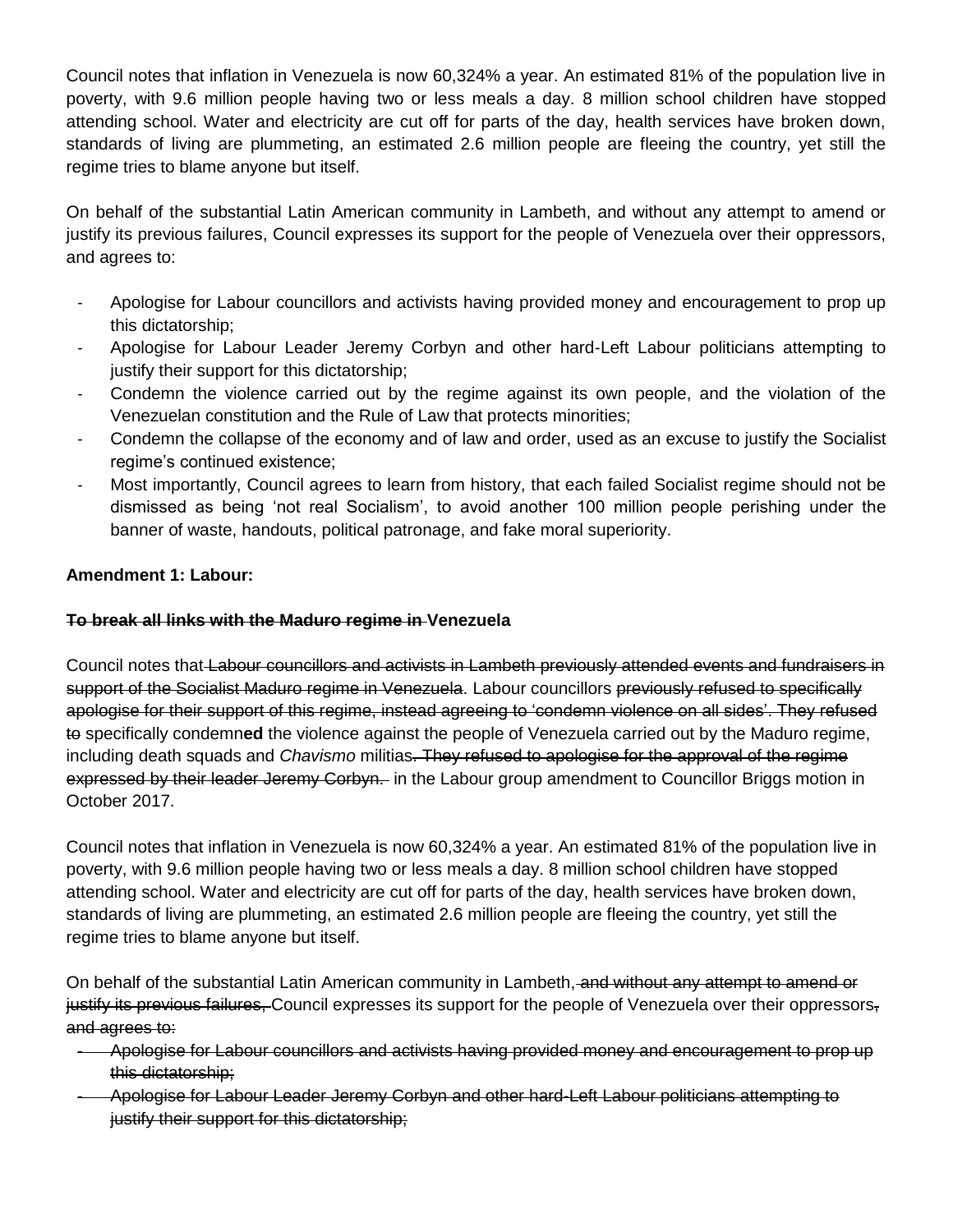- Condemn the violence carried out by the regime against its own people, and the violation of the Venezuelan constitution and the Rule of Law that protects minorities;
- Condemn the collapse of the economy and of law and order, used as an excuse to justify the Socialist regime's continued existence;
- Most importantly, Council agrees to learn from history, that each failed Socialist regime should not be dismissed as being 'not real Socialism', to avoid another 100 million people perishing under the banner of waste, handouts, political patronage, and fake moral superiority.

**Council believes that the Conservative party in Lambeth should stop using the appalling crimes of the Maduro regime for cheap and irrelevant political point-scoring and that Councillor Briggs should stop making false and absurd assertions about the actions of fellow councillors.**

## **Motion 4: Labour**

## **Parental leave**

## **This Council notes:**

- That analysis of the 2018 Local Election results by the Fawcett Society found that only 34% of councillors in England are women, up 1% since 2017. Of the seats that were up for election in 2018, 38% went to women, up just 3 percentage points on 2014 when these seats were last contested;
- That across England, Labour has improved its representation since seats were last up for grabs, with 45% women compared with 40% in 2014, Liberal Democrat representation up from 34% to 36% whilst the Conservative Party saw a fall from 31% to 29% in the share of its councillors who are female;
- That as of the 2018 local elections, only 26 out of 119 Labour councils and only 33 out of 130 opposition Labour Groups are led by women;
- As of summer 2017, only 4% of councils in England and Wales have parental leave policies, according to research by the Fawcett Society;
- That the equalities section of the Labour Party Democracy Review mandates all Labour councils and Labour Groups to introduce a parental leave policy for to cover their group and their council as applicable;
- That the role of a councillor should be open to all, regardless of their background, and that introducing a parental leave policy is a step towards encouraging a wider range of people to become councillors, and is also a step to encourage existing councillors who may want to start a family to remain as councillors;
- That parental leave must apply to parents regardless of their gender, and that it should also cover adoption leave to support those parents who choose to adopt.

## **This Council resolves:**

- To adopt the parental leave policy drafted by the Local Government Association Labour Group's Women's Taskforce to give all councillors an entitlement to parental leave after giving birth or adopting;
- To ensure that councillors with children and other caring commitments are supported as appropriate;
- To notify the LGA Labour Group that this council has passed a motion at full council to adopt the parental leave policy.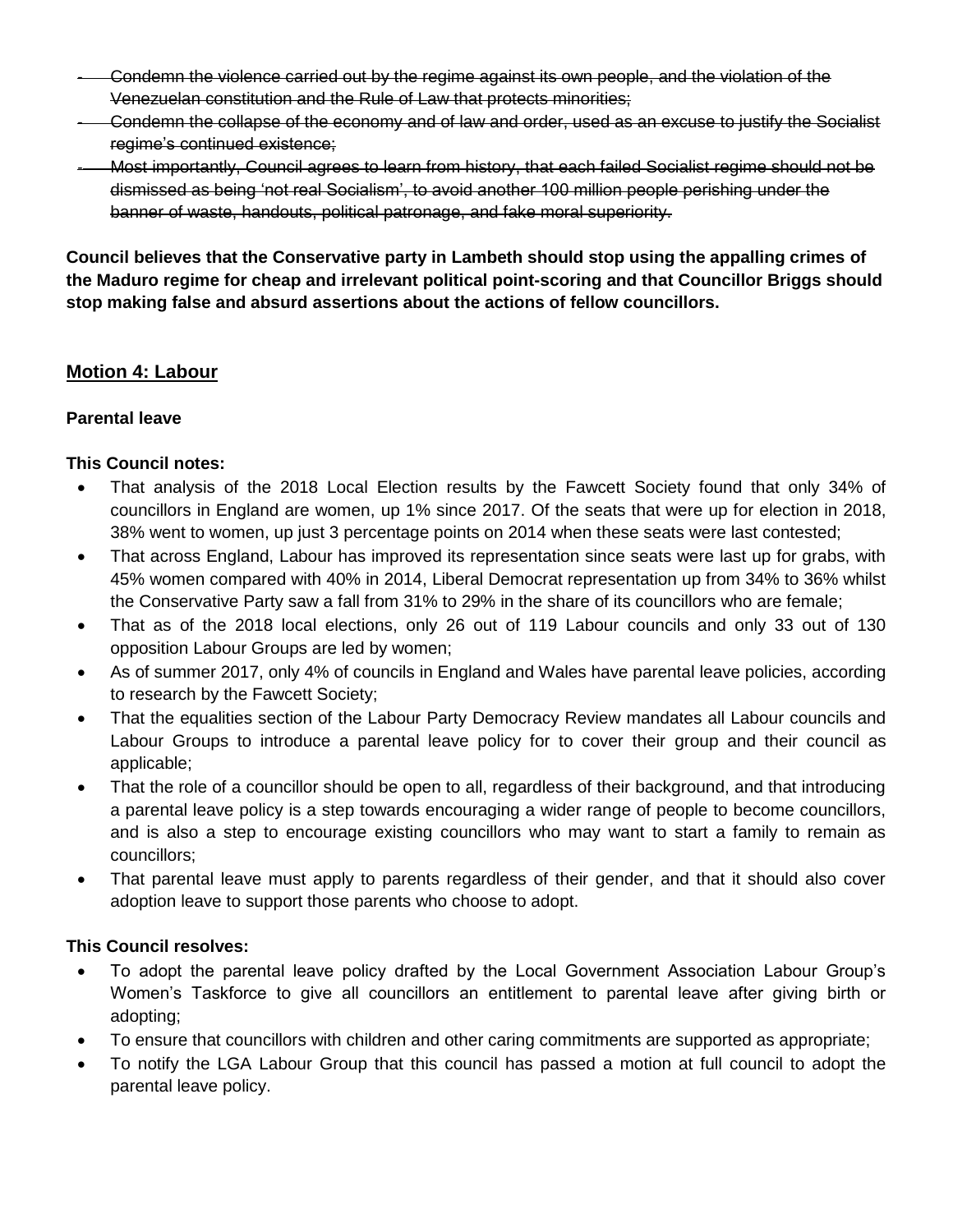## **Motion 5: Labour**

#### **Ending Section 21 evictions**

This Council notes that:

- With homeownership out of reach for many people, the number of households nationally who are renting privately has almost doubled over the last 20 years, and it is estimated that four out of ten homes in Lambeth are now rented privately.
- The government's consultation earlier this year on changes to the length of fixed-term tenancies from six months to three years, whilst still permitting a tenant to end a tenancy early if they wish, was welcome as it gives tenants more security, and allows them a certain degree of flexibility in case their circumstances change.
- However, the Government did not consult on abolishing Section 21 of the Housing Act 1988, which allows landlords to evict tenants at the end of a fixed-term tenancy without providing them with a reason. The Joseph Rowntree Foundation recently estimated that 80 percent of all evictions since 2015 occurred under the provisions of Section 21.
- The threat of a "no-fault eviction" can cause great insecurity and stress for people who rent privately in Lambeth and it discourages tenants from complaining about substandard privately rented accommodation.
- Lambeth Council is taking action to improve conditions in the private rented sector by expanding its Houses in Multiple Occupation (HMO) licensing scheme and prosecuting rogue landlords who put tenants at risk with substandard and overcrowded accommodation.
- The Lambeth Labour manifesto pledged 'to campaign for more powers from central government to improve the standard and security of the private rented sector and for controls on rent rises.'

This Council believes that:

 Abolishing section 21 would help to make renting more secure, improve standards and increase tenant confidence.

This council resolves to:

- Write to the Secretary of State for Housing, Communities and Local Government, asking him to abolish Section 21 of the Housing Act 1988 and to speedily implement the Government's other proposal to extend fixed-term tenancies as the very first steps to end insecurity and unfairness in the private rented sector.
- Introduce a Private Renters Charter, as set out in the Lambeth Labour manifesto, to set out the rights of renters and what support the council can give to them.
- To consult with private renters, landlords and organisations that support private renters on what the charter should include and what more the council could do to support them.

## **Amendment 1: Conservative:**

#### **Ending Section 21 evictions**

This Council notes that:

 With homeownership out of reach for many people, the number of households nationally who are renting privately has almost doubled over the last 20 years, and it is estimated that four out of ten homes in Lambeth are now rented privately.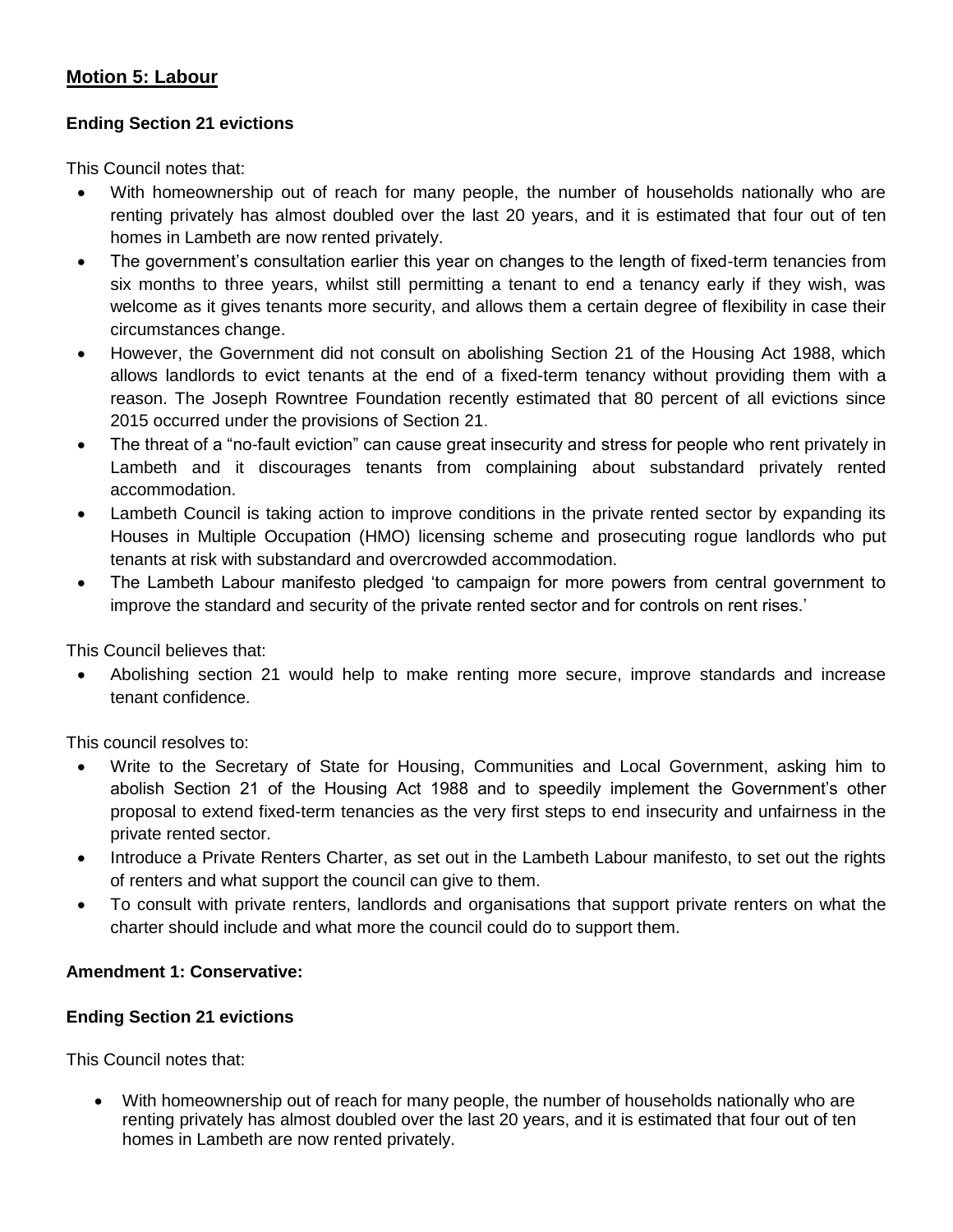- The government's consultation earlier this year on changes to the length of **some** fixed-term tenancies from six months to three years, whilst still permitting a tenant to end a tenancy early if they wish, was welcome as it gives tenants more security, and allows them a certain degree of flexibility in case their circumstances change.
- However, the Government did not consult on abolishing Section 21 of the Housing Act 1988, which allows landlords to evict tenants at the end of a fixed-term tenancy without providing them with a reason. The Joseph Rowntree Foundation recently estimated that 80 percent of all evictions since 2015 occurred under the provisions of Section 21.
- The threat of a "no-fault eviction" can cause great insecurity and stress for people who rent privately in Lambeth, and **which is why Sections 33 and 34 of the Deregulation Act 2015 specifically legislates to ensure that the threat of eviction does not** discourages tenants from complaining about substandard privately rented accommodation. **Sadly council tenants in properties with Lambeth Council as their landlord are discouraged from complaining about repairs by often being simply ignored.**
- Lambeth Council is taking **shamefully limited** action to improve conditions in the private rented sector by expanding its Houses in Multiple Occupation (HMO) licensing scheme and prosecuting **the small percentage of** rogue landlords who put tenants at risk with substandard and overcrowded accommodation, **but equally no action to help prosecute the small percentage of rogue tenants who damage properties and fail to pay rent, increasing costs for all renters.**
- The Lambeth Labour manifesto pledged 'to campaign for more powers from central government to improve the standard and security of the private rented sector and for controls on rent rises.'**, on an issue which Labour councillors appear unable to understand in a non-political way in order to influence Government effectively.**

This council believes that:

 Abolishing section 21 would **not** help to make renting more secure, improve standards and increase tenant confidence **as it would remove the proximity of the one person that needs to be motivated to carry out repairs and maintain the value, condition and integrity of the property – the landlord. In so doing Council will avoid returning to the failed Labour policies of the 1970s, when tenanted properties went unrepaired and private landlords had less incentive to buy, build or maintain the properties they owned.**

This council resolves to:

- Write to the Secretary of State for Housing, Communities and Local Government, asking him to abolish **support** Section 21 of the Housing Act 1988 and to speedily implement the Government's other proposal to extend **some** fixed-term tenancies as the very first steps to end insecurity and unfairness in the private rented sector.
- **Support the provisions of the Homes (Fitness for Human Habitation) Act 2018, which strengthens the rights of private renters, coming into force this 20th March 2019**
- **Support the provisions of the Homelessness Reduction Act 2017 to end street homelessness in Lambeth**
- **Not waste money on the usual Labour pretend-to-do-something but actually-do-nothing** Introduce a Private Renters Charter, as set out in the Lambeth Labour manifesto, to set out the rights of renters and what support the council can give to them, **as this is information that is already available.**
- To consult with private renters, landlords and organisations that support private renters on what the charter should include and what more the council could do to support them, **such as employing more staff to enforce standards in the private rented sector, and by fining landlords, increase the income of the Council to carry out such work;**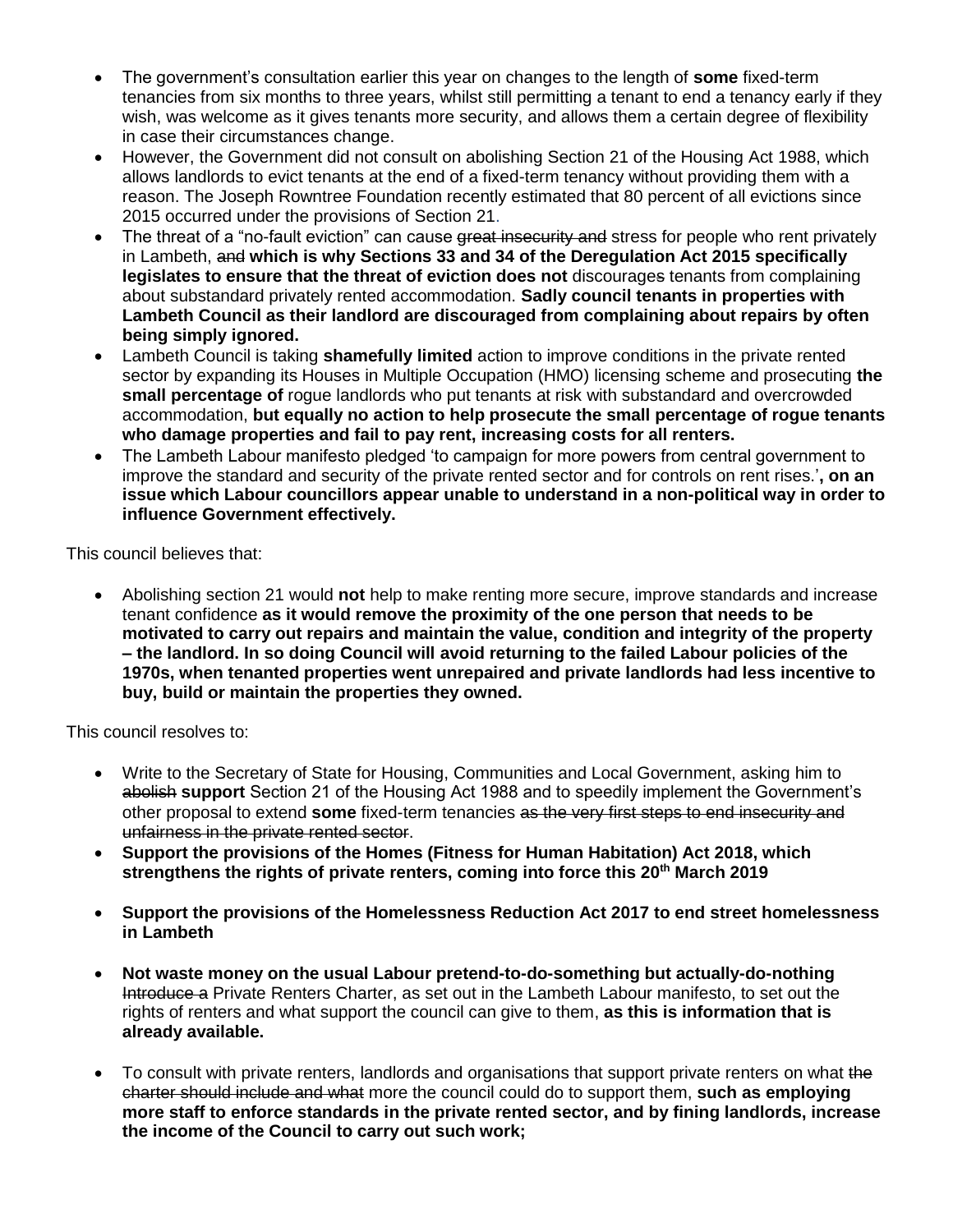- **Support the pledges of the Lambeth Conservative manifesto to end the housing scandals under Labour which impact on all non-homeowners, and:**
	- o **Underwrite the rent deposit money needed for tenants in private sector housing**
	- o **Build pop-up homes for people in inadequate temporary accommodation**
	- o **Repair Lambeth homes properly**
	- o **Ensure that residents are safe from fire risks after years of neglect under Labour**
	- o **Stop all estate demolitions to allow for a proper ballot of residents**
	- o **Build 1,000 new homes just on unused council land like next-door Wandsworth Council, and**
	- o **Lobby the useless Labour Mayor to keep his broken promises on housing.**

#### **Amendment 2: Green:**

#### **Ending Section 21 evictions**

This Council notes that:

- With homeownership out of reach for many people, the number of households nationally who are renting privately has almost doubled over the last 20 years, and it is estimated that four out of ten homes in Lambeth are now rented privately.
- The government's consultation earlier this year on changes to the length of fixed-term tenancies from six months to three years, whilst still permitting a tenant to end a tenancy early if they wish, was welcome as it gives tenants more security, and allows them a certain degree of flexibility in case their circumstances change.
- However, the Government did not consult on abolishing Section 21 of the Housing Act 1988, which allows landlords to evict tenants at the end of a fixed-term tenancy without providing them with a reason. The Joseph Rowntree Foundation recently estimated that 80 percent of all evictions since 2015 occurred under the provisions of Section 21.
- The threat of a "no-fault eviction" can cause great insecurity and stress for people who rent privately in Lambeth and it discourages tenants from complaining about substandard privately rented accommodation.
- Lambeth Council is taking action to improve conditions in the private rented sector by expanding its Houses in Multiple Occupation (HMO) licensing scheme and prosecuting rogue landlords who put tenants at risk with substandard and overcrowded accommodation.
- **The London Assembly 'Letting them get away with it' report, authored by Green London Assembly member Sian Berry, highlights that despite receiving 44 complaints about letting agents, Lambeth Council only made 4 visits to letting agents following a complaint and issued 5 warning letters or notice of intent letters.**
- **Lambeth Council has only made 1 prosecution against rogue landlords compared to 59 in Camden between December 2017 and August 2018.**
- The Lambeth Labour manifesto pledged 'to campaign for more powers from central government to improve the standard and security of the private rented sector and for controls on rent rises.'

This council believes that:

 Abolishing section 21 would help to make renting more secure, improve standards and increase tenant confidence.

This council resolves to: